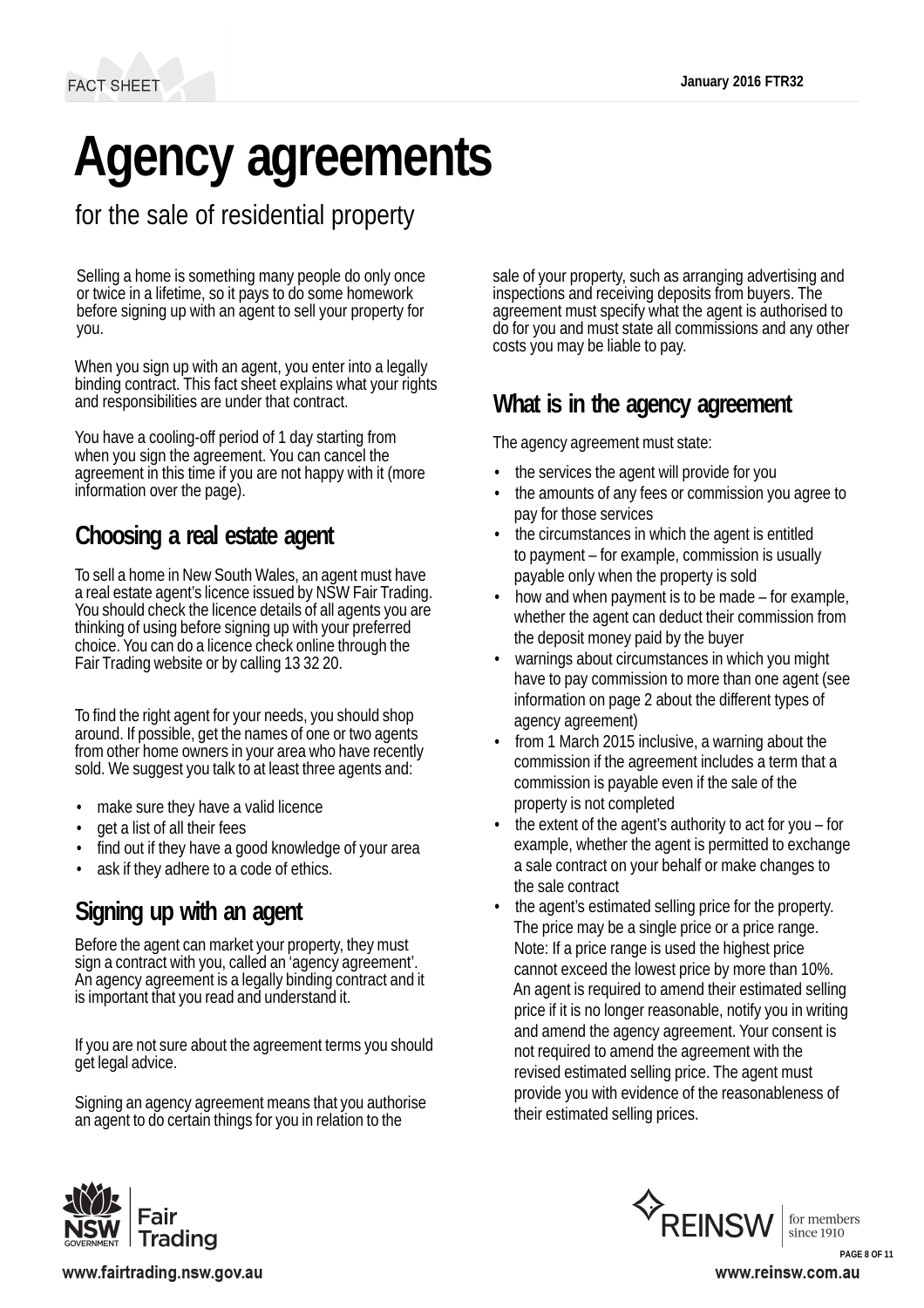You have the right to negotiate with the agent about the terms and conditions of the agreement and to ask for any legally permitted changes to be made.Alterations made to the agreement need to be signed by all parties, except if the agent revises their estimated selling price for your property.

The NSW Fair Trading website contains more information about the estimated selling price and what an agent must do when advertising or making a statement about the likely selling price of your property to potential purchasers.

### **Commission, fees and expenses**

The amounts charged by agents are not set by law. You can negotiate with the agent about the amounts of any commissions, fees or other expenses that you may be required to pay. Before signing an agreement, it is a good idea to talk to a few agents and compare their prices.Ask each agent for a printed list of their fees and commission rates and the expenses they charge.

#### **Disclosure of rebates and discounts**

The agency agreement may require you to pay the agent for certain expenses in relation to the sale of your home, such as advertising, auctioneer's fee, or any other services the agent may arrange for you, such as cleaning, decorating or landscaping.

Sometimes the amount the agent has to pay for the service is less than what you are being asked to pay. This can occur if the agent receives <sup>a</sup> commission or discount from the provider of the service for being a regular customer – for example, some newspapers pay a commission to the agency at the end of the year based on how much advertising was placed.

The agency agreement must state the amounts or estimated amounts of any such commissions or discounts and from whom they are received. You can negotiate with the agent about whether you should pay the full amount.

## **Ending the agreement**

The agency agreement usually has a specified period (a 'fixed term') during which the agreement cannot be ended unless you and the agent both agree. If the agreement is open ended (that is, it does not have a fixed term) it must state how the agreement can be ended.

The length of any fixed term is negotiated between you and the agent, there is no minimum or maximum set term. The fixed term will depend on how long you and the agent think it will take to sell the property.

If the fixed term is longer than 90 days, you can give the agent 30 days written notice to end the agreement after 90 days. Of course, if the fixed term has less than 30 days left to run, you can just give notice to end the agreement at the end of the fixed term – check your agreement to see how much notice you need to give. If you are not sure how to end the agreement, you should seek legal advice.

If you are not happy with an agent's services, it is important to properly end your agreement with them before signing up with another agent. Otherwise both agents may charge you commission when the property is sold.

# **Types of agency agreements**

There are several different kinds of agency agreements for the sale of residential property. It is important to be aware of the kind of agreement you sign, because it affects your rights and the amount of commission you may have to pay. You should discuss the agreement with a legal adviser if you are not sure about your rights.<br>The following is an overview of the different types of agreements.

#### **Exclusive agency agreements**

Exclusive agency agreements are commonly used for the sale of residential property. In this kind of agreement, you give exclusive rights to one agent to sell your property. This may entitle the agent to be paid commission if the property is sold during the fixed term of the agreement, even if the property is sold by you or by another agent. The agent may also be entitled to commission if the property later sells to a person who started negotiating for the property with the original agent.







www.reinsw.com.au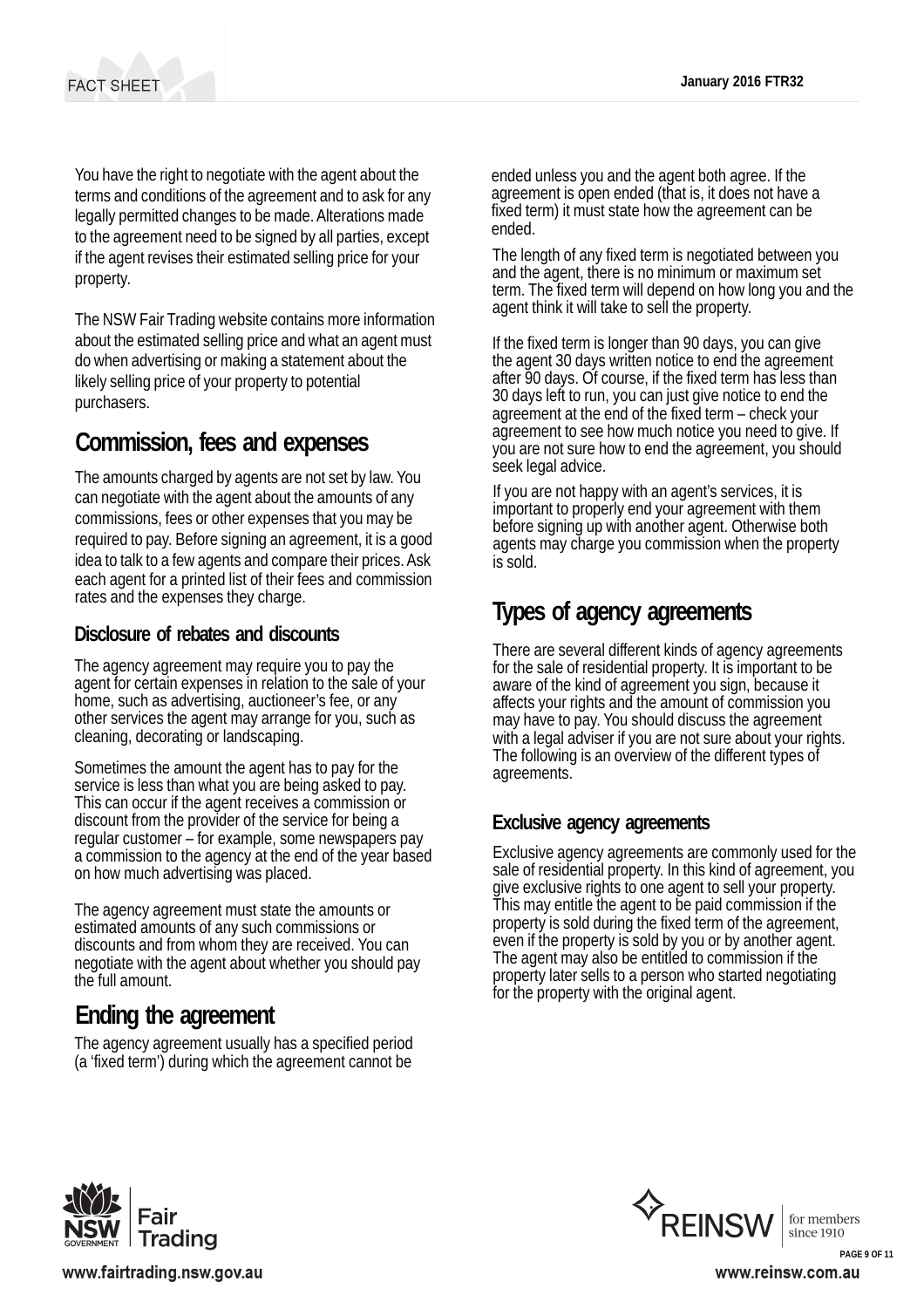#### **Sole agency agreements**

This is similar to an exclusive agency agreement. You give rights to one agent to sell the property but you may find a buyer yourself. If you find a buyer who has not been introduced by the agent, then no commission is payable to the agent.

#### **General listing / Open agency agreement**

This lets you list your property with a number of agents. You pay a commission to the agent who finds the buyer.

#### **Multiple listing**

This occurs when you deal with an agent who is part of a network of agents working together to sell your home. It covers both auction and private treaty. You pay a commission to the agent you signed up with.

#### **Auction agency agreement**

This is effectively an exclusive agency agreement where the property is listed for auction.

# **Cooling-off period**

The agency agreement becomes binding when the principal (that is, you as the owner/s [vendor/s] of the property, or someone who is legally acting for you) and the agent have signed it. There is then a cooling-off period of 1 business day during which you can cancel (or 'rescind') the agreement. Saturday is included for the purposes of the cooling-off period, but public holidays are not.

The cooling-off period starts when you sign the agreement and ends at 5pm on the next business day or Saturday. For example, if you sign the agreement on a Friday, the cooling-off period ends at 5pm on Saturday. If you sign up on Saturday, the cooling-off period would usually end at 5pm on Monday, unless that is a public holiday, in which case it will end at 5pm on Tuesday.

The cooling-off period gives you time to read the agreement, consider the terms you have agreed to, including the agent's fees, and get independent advice if you have concerns about any aspect of the agreement. Talk to the agent – they may be willing to change things in the agreement that you are not happy about.

# **Cancelling the agreement during the cooling- off period**

If you decide to cancel (or 'rescind') the agreement during the cooling-off period, you need to deliver a 'notice of rescission' to the agent.

This simply means giving the agent a written notice or letter which:

- is addressed to the agent (use their name as given in the agency agreement),
- states that you are rescinding the agreement, and
- is signed by you (and any other person named on the agreement as a principal [vendor]) or by your solicitor/s.

You can hand the notice to the agent in person, deliver it to or leave it at the agent's office or the agent's address as given in the agency agreement, email it to an address specified by the agent as an address to which emails to the agent must be sent, or fax it to the agent. Make sure to keep a copy for your records.

The agent cannot charge you any fees or costs in relation to an agreement that has been rescinded correctly. Any money you have already paid to the agent must be refunded to you.

#### **Waiving your cooling-off rights**

If you are sure that you wish to go ahead with the agency agreement, you can waive, or forego, your right to a cooling-off period by signing a separate waiver form when you sign the agreement.

The cooling-off period can be waived only if the agent gave you the following documents at least 1 business day before you signed the agency agreement:

- a copy of the proposed (unsigned) agency agreement, and
- a copy of this fact sheet.

For example, on Thursday morning the agent gives you a copy of the unsigned agreement and this fact sheet, which you read and consider carefully. On Friday afternoon you sign the agency agreement and the waiver form. The agency agreement immediately becomes







**PAGE 10 OF 11**www.reinsw.com.au